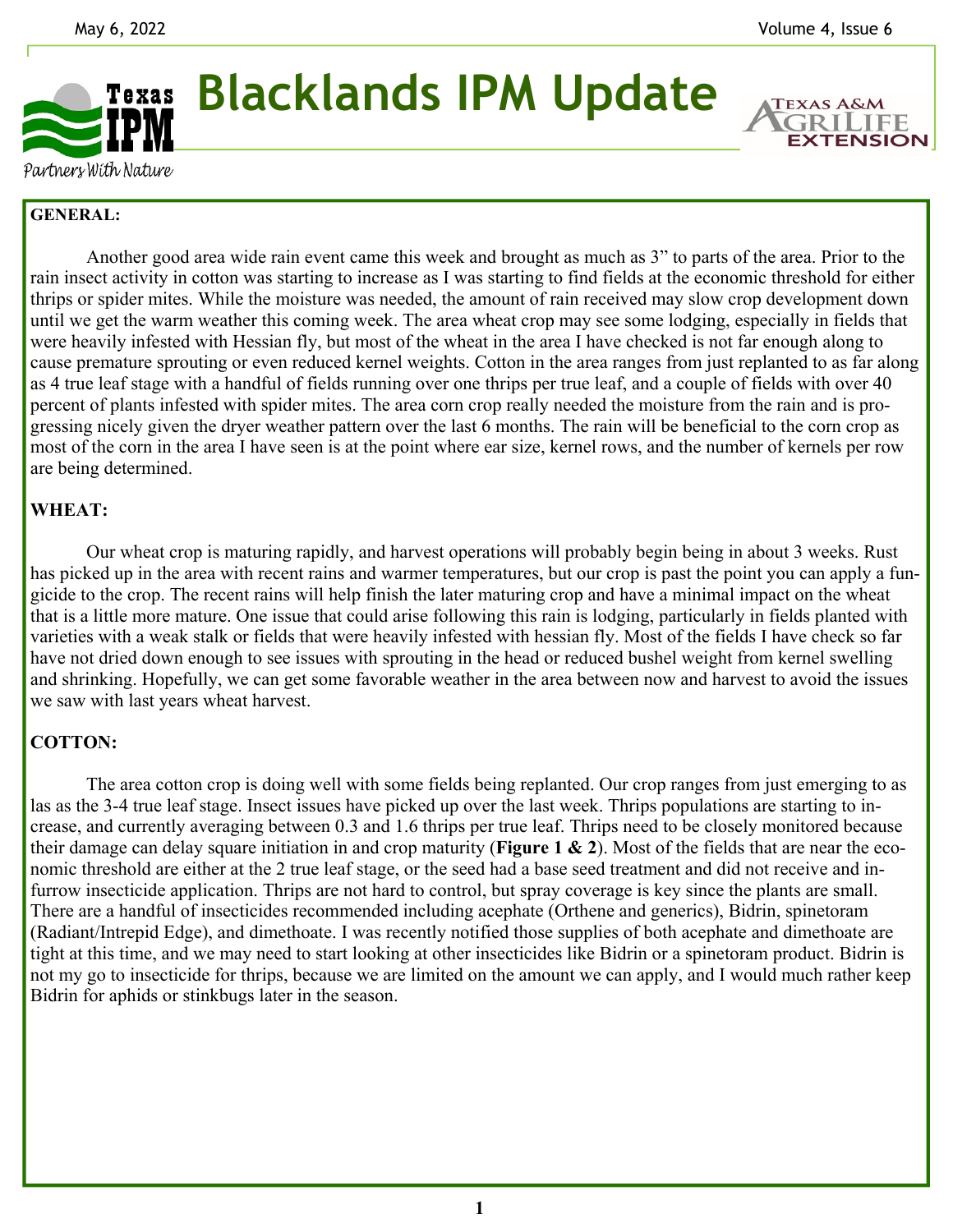

**Figure 1.** Thrips feeding damage in cotton. Photo credit: John C. French Sr., Retired, Universities: Auburn, GA, Clemson, and U of MO, Bugwood.org



**Figure 2**. Adult thrips, commonly found feeding on young cotton plants. Photo credit: David Kerns, Texas A&M AgriLife Extension

With the recent rains, weeds will likely start emerging across the area. As we start spraying for weeds. For those that planted Phytogen cotton this year, remember than there are counties in the Texas Blacklands where Enlist One and Enlist Duo cannot be applied at this time. I asked Matt Matocha, Extension Program Specialist for the Southern Blacklands to put together some information about early season weed control in cotton. The following is what he put together. There are a number of options growers can use to manage weeds in the early season. If you know your fields history, and that you indeed have glyphosate (or Roundup resistant weeds) then you may also choose to plant one of the newer technologies available in cotton in order to better manage these resistant weeds. The two synthetic auxin technologies, Enlist(2,4-D) and XtendFlex (dicamba), when used properly can allow a farmer to manage glyphosate resistant weeds effectively. These products are also tolerant to both Roundup (glyphosate) and Liberty to allow flexibility when deciding which would be better to use given field conditions, weed species and density. Its always important to remember that Roundup is more forgiving than Liberty when it comes to weed sizes at application. It is best to target 3" or less when using Liberty so that you ensure getting good coverage and control. It is also important to remember that if you know you have at least some of your broadleaf weeds in your field(s) that survive an application of glyphosate, you must then decide what is your best option after that. Depending on the technology you have (Enlist or XtendFlex), you need to plan to begin spraying when the weeds are small so that, ideally, you can cover your acres before they get any larger than 3-4 inch. It is also always a good idea to rotate chemistries, ie, Enlist or XtendFlex first, followed by a Liberty shot, and vice a versa. In addition, when you plan either an early post or mid-post application to cotton, you really should consider using a residual or preemerge tank mix partner so that you can extend your residual control of both grassy and broadleaf weeds until your crop can get some size and begin to shade out at least some of the future weeds that may or may not come up. This "Post" tank mix partner is a good idea so that you may have overlapping residuals since you have applied a preemergence application. Just remember, you must include a knockdown herbicide in tank mix with any residual herbicide. Be sure to follow all product labels and restrictions with the suggestions below as this table is a brief synopsis of such products.